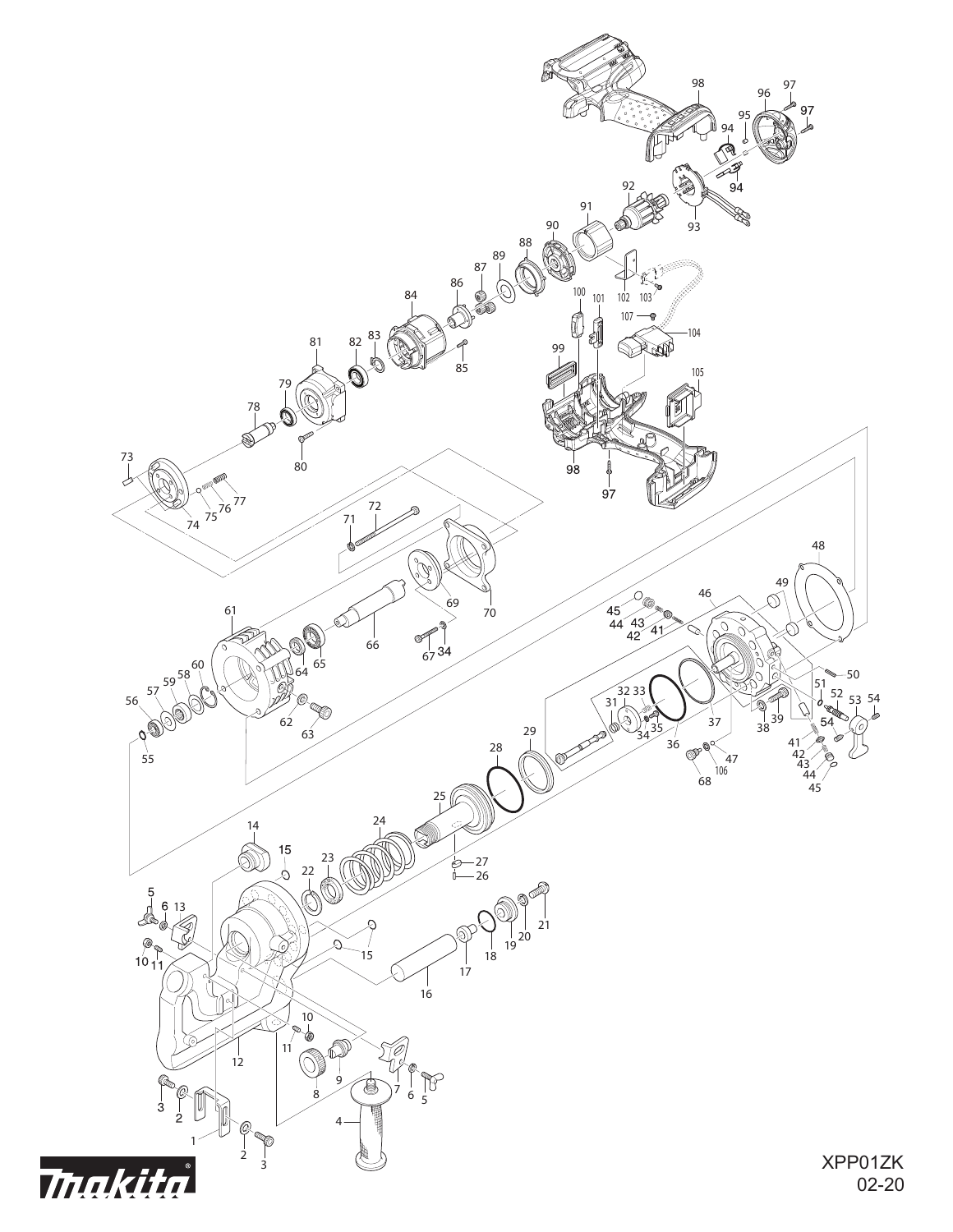## **Model XPP01ZK Parts List**

A = Standard Equipment = Circuit Diagram

| Item# | Part#                 | <b>Description</b>                           | Q'ty Unit    |
|-------|-----------------------|----------------------------------------------|--------------|
| 001   |                       | SC03505970 SLIDE STOPPPER                    | 1 PC.        |
| 002   | 941101-4              | <b>FLAT WASHER 5</b>                         | 2 PC.        |
| 003   |                       | SC00000059 HEX. SOCKET HEAD BOLT 5X12        | 2 PC.        |
| 004   | SC00000155 GRIP M14   |                                              | 1 PC.        |
| 005   |                       | SC07552000 WING BOLT M6X15                   | 2 PC.        |
| 006   | 942151-2              | <b>SPRING WASHER 6</b>                       | 2 PC.        |
| 007   |                       | SC03302040 STRIPPER R                        | 1 PC.        |
| 008   |                       | SC03505270 PUNCH RETAINER                    | 1 PC.        |
| 009   | SC05340110 PUNCH 13   |                                              | 1 PC.        |
| 010   | 931301-4              | HEX. NUT M6                                  | 2 PC.        |
| 011   | 913327-8              | SET SCREW (CONE POINT) M6X16                 | 2 PC.        |
| 012   | SC03103700 C FRAME    |                                              | 1 PC.        |
|       |                       | C10 SC07850050 HEX SOCKET TAPERED SCREW PLUG | 3 PC.        |
| 013   |                       | SC03302050 STRIPPER L                        | 1 PC.        |
| 014   | SC00000217 DIE SB-13  |                                              | 1 PC.        |
| 015   | SC06505030 O RING P8  |                                              | 3            |
| 016   |                       | SC09004910 OIL LEVELER SACK SET              | 1 PC.        |
| 017   | SC00000082 BUSH       |                                              | 1 PC.        |
| 018   | SC06505320 O RING P26 |                                              | 1 PC.        |
| 019   |                       | SC03507010 BUSHING HOLDER                    | 1 PC.        |
| 020   |                       | SC00000065 SPRING WASHER 8                   | 1 PC.        |
| 021   |                       | SC00000034 SPECIAL PAN HEAD SCREW M8X20      | 1 PC.        |
| 022   |                       | SC06503640 BACK UP RING                      | 1            |
| 023   |                       | SC06505880 SKY PACKING                       | 1            |
| 024   |                       | SC04000050 RETURN SPRING FOR CUTTER ROD      | 1 PC.        |
| 025   | SC03110750 ROD        |                                              | 1 PC.        |
| 026   |                       | SC00000070 SPRING PIN 2.5X10                 | 1 PC.        |
| 027   | SC03700020 KEY        |                                              | 1 PC.        |
| 028   | SC06505510 O RING S67 |                                              | 1            |
| 029   |                       | SC00000096 ROD PACKING                       | 1 PC.        |
| 031   |                       | SC04005130 BULB RETURN SPRING                | 1            |
| 032   |                       | SC03500690 STOPPER PLATE                     | 1            |
| 033   |                       | SC04004170 RELEASE BULB SPRING               | 1            |
| 034   |                       | SC00000068 FLAT WASHER 4                     | 6 PC.        |
| 035   |                       | SC00000060 HEX. SOCKET HEAD BOLT 4X6         | 2 PC.        |
| 036   | SC06505190 O RING G65 |                                              | $\mathbf{1}$ |
| 037   |                       | SC06503630 BACK UP RING G65                  | 1            |
| 038   |                       | SC07620040 WASHER HW8                        | 12 PC.       |
| 039   |                       | SC07514130 HEX. SOCKET HEAD BOLT M8X22       | 12           |
| 041   |                       | SC00000150 PISTON RETURN SPRING              | 2 PC.        |
| 042   |                       | SC00000149 CHECK VALVE                       | 2 PC.        |
| 043   |                       | SC00000021 CHECK VALVE SPRING                | 2 PC.        |
| 044   |                       |                                              | 2 PC.        |
|       |                       | SC03500540 METAL PACKING                     |              |
| 045   | SC06505590            | O RING S-8                                   | 2 PC.        |
| 046   |                       | SC09050110 CYLINDER COMPLETE                 | $\mathbf 1$  |
|       |                       | C10 SC07900010 STEEL BALL S4                 | 5 PC.        |
|       |                       | C20 SC07523040 BOLT HS5X5                    | 5            |
|       |                       | C30 SC07900000 STEEL BALL 3                  | 2 PC.        |
|       |                       | C40 SC07521010 BOLT HS4X4                    | 2 PC.        |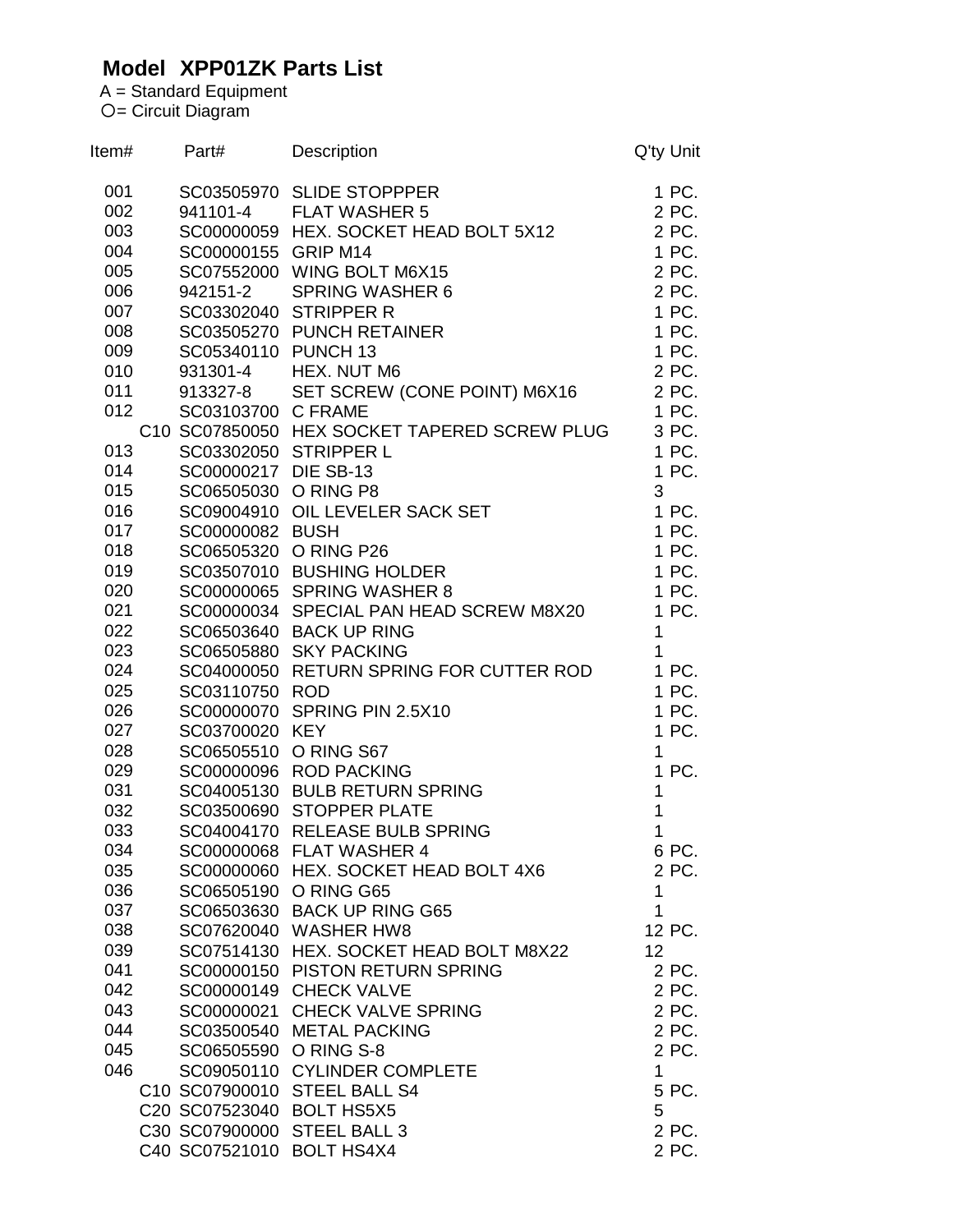| 047 |                      | SC07900010 STEEL BALL S4                | 1 PC.          |
|-----|----------------------|-----------------------------------------|----------------|
| 048 | SC04601600 LINER B   |                                         | 1              |
| 049 | SC00000020 MAGNET    |                                         | 2 PC.          |
| 050 | 951116-3             | SPRING PIN 4-20                         | 1 PC.          |
| 051 | SC00000158 O RING P4 |                                         | 1 PC.          |
| 052 |                      | SC00000146 RETURN VALVE                 | 1 PC.          |
| 053 |                      | SC00000147 RETURN LEVER                 | 1 PC.          |
| 054 | 913301-6             | SET SCREW (CUP POINT) M6X6              | 2 PC.          |
| 055 |                      | SC07411250 CIRCLIP STW5                 | 1 PC.          |
| 056 |                      | SC07100050 BALL BEARING 698             | 1 PC.          |
| 057 | SC03301350 WASHER B  |                                         | 1              |
| 058 | SC03301340 WASHER A  |                                         | $\mathbf 1$    |
| 059 |                      | SC07201030 NEEDLE BEARING               | 1              |
| 060 |                      | SC07411330 RETAINING RING H25           | $\mathbf 1$    |
| 061 |                      | SC03211330 PUMP CASE                    | $\overline{1}$ |
| 062 |                      | SC00000489 SEAL WASHER WF10171.6        | 1 PC.          |
| 063 |                      | SC00000161 HEX. SOCKET HEAD BOLT M10X15 | 1 PC.          |
| 064 |                      | SC06504050 OIL SEAL UE15257             | 1 PC.          |
| 065 |                      | SC00000050 BALL BEARING 6002RU          | 1 PC.          |
| 066 |                      | SC03501070 CRANK SHAFT                  | 1              |
| 067 |                      | SC07511070 HEX. SOCKET HEAD BOLT M4X25  | $\overline{4}$ |
| 068 | SC03513230 SEAL BOLT |                                         | $\mathbf{1}$   |
| 069 | SC03251180 FLANGE    |                                         | 1 PC.          |
| 070 | SC03251320 SPACER    |                                         | 1              |
| 071 | 942101-7             | <b>SPRING WASHER 5</b>                  | 4 PC.          |
| 072 |                      | SC07512130 HEX. SOCKET HEAD BOLT M5X65  | $\overline{4}$ |
| 073 |                      | SC04007990 LEAF SPRING                  | $\overline{2}$ |
| 074 |                      | SC03252560 FLANGE FOR MOTOR             | $\overline{1}$ |
| 075 |                      | SC07900080 STEEL BALL D6                | $\overline{2}$ |
| 076 |                      | SC04007970 POSITION SPRING B            | $\overline{2}$ |
| 077 | SC04007960           | POSITION SPRING A                       | $\overline{2}$ |
| 078 | 326213-8             | <b>SPINDLE</b>                          | 1 PC.          |
| 079 | 211233-4             | <b>BALL BEARING 6802LLB</b>             | 1 PC.          |
| 080 | 266045-0             | <b>TAPPING SCREW 4X20</b>               | 4 PC.          |
| 081 | 318455-8             | <b>GEAR CASE B</b>                      | 1 PC.          |
| 082 | 211234-2             | <b>BALL BEARING 6902LLB</b>             | 1 PC.          |
| 083 | 961055-9             | <b>RETAINING RING S-15</b>              | 1 PC.          |
| 084 | 419252-6             | <b>GEAR CASE</b>                        | 1 PC.          |
| 085 | 911017-7             | PAN HEAD SCREW M3X12                    | 4 PC.          |
| 086 | 141744-4             | <b>CARRIER COMPLETE</b>                 | 1 PC.          |
| 087 | 154468-3             | SPUR GEAR 16 COMPLETE                   | 3 PC.          |
| 088 | 227129-9             | <b>INTERNAL GEAR 46</b>                 | 1 PC.          |
| 089 | 267789-5             | <b>FLAT WASHER 18</b>                   | 1 PC.          |
| 090 | 450386-6             | <b>MOTOR BRACKET</b>                    | 1 PC.          |
| 091 | 632J71-5             | YOKE UNIT                               | 1 PC.          |
| 092 | 619165-3             | <b>ARMATURE</b>                         | 1 PC.          |
| 093 | 638849-4             | <b>BRUSH HOLDER COMPLETE</b>            | 1 PC.          |
| 094 | CB440                | CARBON BRUSH SET CB-440 (195021-6)      | 1 SET          |
| 095 | 263032-0             | <b>RUBBER PIN 4</b>                     | 2 PC.          |
| 096 | 419642-3             | <b>REAR COVER</b>                       | 1 PC.          |
| 097 | 266130-9             | TAPPING SCREW BIND PT 3X16              | 10 PC.         |
| 098 | 183G51-1             | <b>HOUSING SET</b>                      | 1 PC.          |
|     | C10 263005-3         | <b>RUBBER PIN 6</b>                     | 2 PC.          |
|     | C20 252126-6         | <b>HEX. LOCK NUT M4-7</b>               | 2 PC.          |
| 099 | 451163-9             | <b>COVER</b>                            | 1 PC.          |
| 100 | 687216-0             | <b>LENS CASE</b>                        | 1 PC.          |